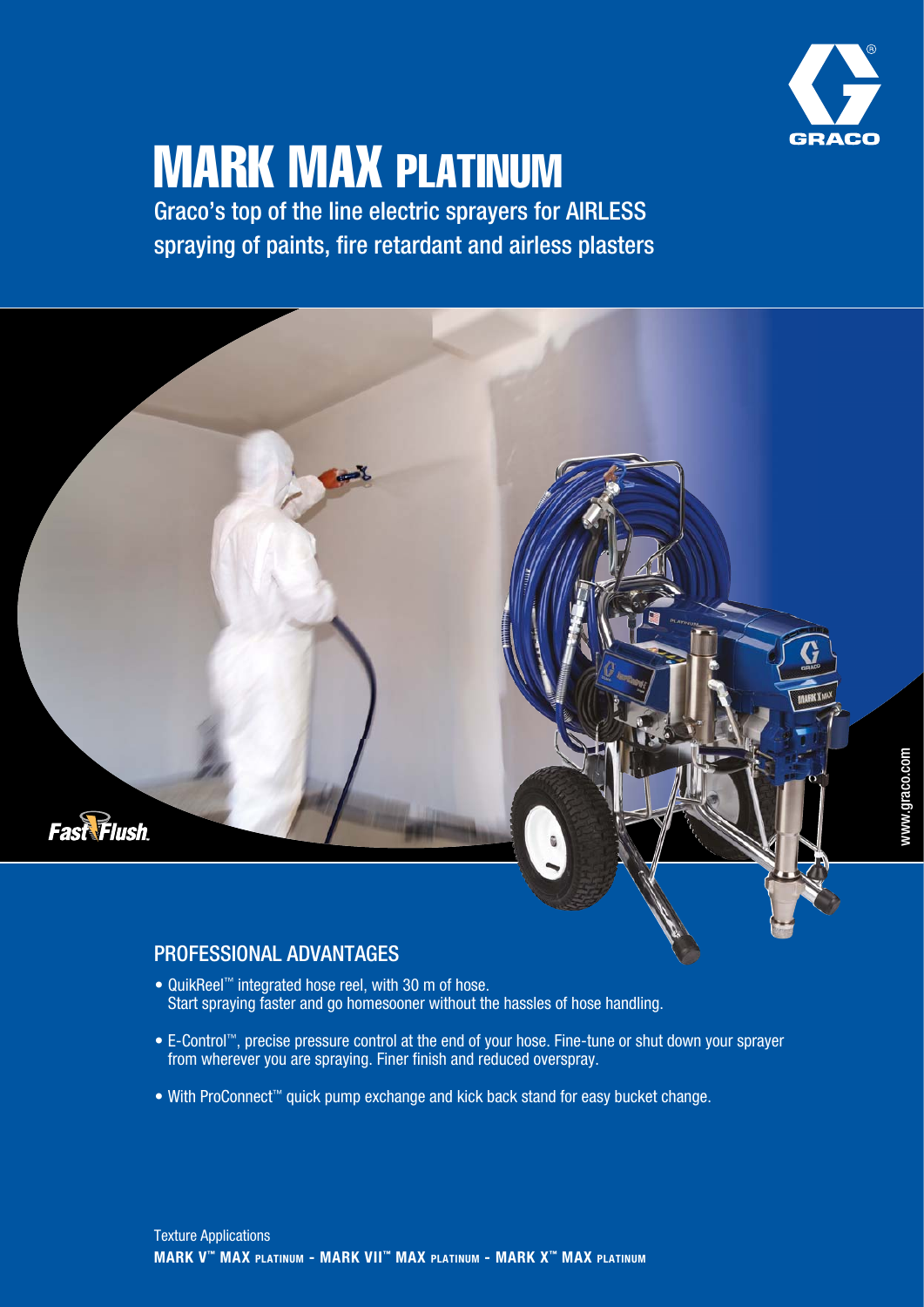

MARK MAX PLATINUM

The Standard in Electric Airless!

After introducing the Mark V in the market, mid nineties, Graco became a real trendsetter for spraying plasters airless. The speed of airless, combined with a very smooth finish, became a standard in the industry.

# The MARK V™ Platinum, a living legend

Easy, quick and reliable, the Mark V boasts a strong positive track record. Listening to contractors, allover Europe, this all-rounder was gradually adapted to the most demanding wishes of our customers.

# The MARK MAX PLATINUM: more for less!

With MARK VII MAX and MARK X MAX we proudly complete our Mark Platinum range, offering you maximum performance to complete all your jobs.

Delivering twice the performance of the MARK V MAX, the MARK X MAX Platinum is strong enough to spray over 30.000 liters a year. Too big for you? Try the MARK VII MAX, you will be charmed by it's price performance ratio.

Completed with proven features like ProConnect™ easy pump exchange tool, QuikReel™ hose system, E-control wireless pressure control and FastFlush cleaning system, we are ready to continue to set the trend in compact electric airless paint

and plaster sprayers. Oh, and yes, we added 15 meters of hose, totalling 30 meters, a longer whip hose and a kick stand for easy bucket change. MARK MAX Platinum series; THE standard in electric Airless

**Fast Flush** 

**QuikReel™ Integrated Hose Reel**  Special layout design. Roll out and up in a few seconds up to 90 m hose. giving an autonomy to spray in a range of 180 m without transporting the unit. Holds: 90 m (1/4") / 60 m (3/8")

# **FastFlush™+ Heavy Duty Prime Valve**

We did extensive research on how to decrease cleaning time and came to the following simple conclusion: to clean faster, you must run the pump faster. So that's what we did! The new FastFlush cleaning system runs the motor at a higher speed which results in high flow and faster cleaning. It's that simple! NOTE: FastFlush is not available on MARK X MAX

# **Easy Out™ Filter**

The Easy Out pump filter is designed to filter from the inside out so filters won't get stuck or collapse when they are filled with dirt or debris. It's large filtering area reduces tip clogs and ensures a quality finish. Filter removes with the cap which means less mess.

## **E-Control™**

**E-Control** 

The wireless pressure remote control, attached to the hose, allows you to adjust pressure at any time without having to approach the unit. Robust, waterproof, solid design with 45 m reach.

**MARK X™ MAX PLATINUM MARK VII™ MAX PLATINUM MARK V™ MAX PLATINUM**



Watch our *application videos* at: http://6.graco.eu.com **Materials & Applications**

The MARK MAX PLATINUM is a real multiple purpose unit for large painting jobs for the inside as well as the outside! Your most reliable buddy sprays airless plasters and most common paints.

The MARK MAX PLATINUM sprays latex, emusions, acrylics, epoxies, blockfillers, fire retardants, intumescents and most commun airless plasters. It even has enough performance to deliver the necessary flow for 2 people spraying simultaneously.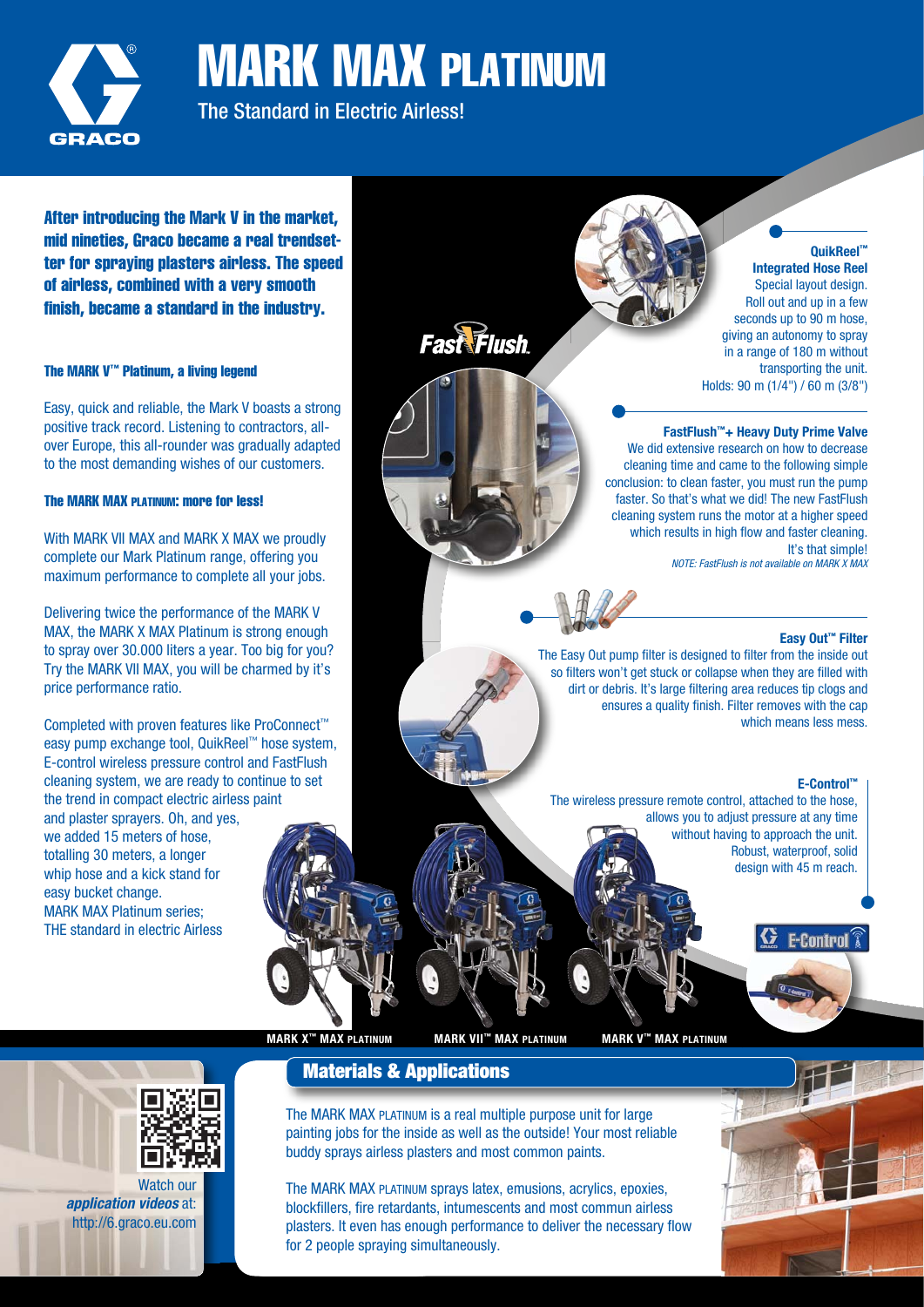

**MARK VII MAX** 

GOOD TO KNOW



# PROCONNECT™ -NO TOOLS PUMP REMOVAL SYSTEM



The ProConnect pump removal system makes it easy to swap Endurance" pump fast and easy. In a few seconds, on the job site, without tools. Just like your car tyres. Keep a spare!

DOWNTIME COSTS YOU MONEY!

# PLASTER SYSTEM

Extend your platinum sprayer to a fully complete plaster system with the 90 liter hopper and bag roller if you spray materials delivered in bags.

# $SPRAY$  700 m<sup>2</sup> in a day...

… with a 2 man crew. Use the container suction set, pumping directly from a 500 or 1000 liter container delivered by your material supplier ... Extremely effective, especially if all built into a van or trailer.

# ! TIP

For improved pump performance when spraying paint, replace the ceramic ball in the lower pump with the SST ball (delivered free with the unit).



The digital SmartControl-E continually monitors how you spray and adjusts the pump's functioning in less than one second. Even with multiple guns, there is no delay in waiting for your sprayer to catch up and to keep your spray pattern consistent.

This smart brain coordinates all electronic devices such as the FastFlush™ timer, wireless pressure E-control™, (life time) liter counter, error coding and pressure rating. Simple, just by one button.

**TiltBack™ Cart Design** Sprayer kick stand allows convenient,

one person bucket change and facilitates cleaning and maintenance of your pump.



# **Up to 45 m** You can work up to 45 m high

while your unit stays on the ground.

|    | Unit                | ۷               | Н               | $V+H$ (max.)    | <b>Tip Size</b> | H only (max.)   |
|----|---------------------|-----------------|-----------------|-----------------|-----------------|-----------------|
|    | <b>MARK V MAX</b>   | 10 <sub>m</sub> | 15 m            | 25 <sub>m</sub> | 0.033"          | 30 <sub>m</sub> |
| -0 | <b>MARK VII MAX</b> | 20 <sub>m</sub> | 20 <sub>m</sub> | 40 m            | 0.039"          | 50 <sub>m</sub> |
|    | <b>MARK X MAX</b>   | 30 <sub>m</sub> | 15 m            | 45 m            | 0.043"          | 60 <sub>m</sub> |

**Endurance™ Pump**

pump efficiency.

Graco's proven and reliable piston pump technology with LongLife-V packings. QuickAccess**™** intake valve to easily clean or clear debris. Spring loaded for better

www.graco.com